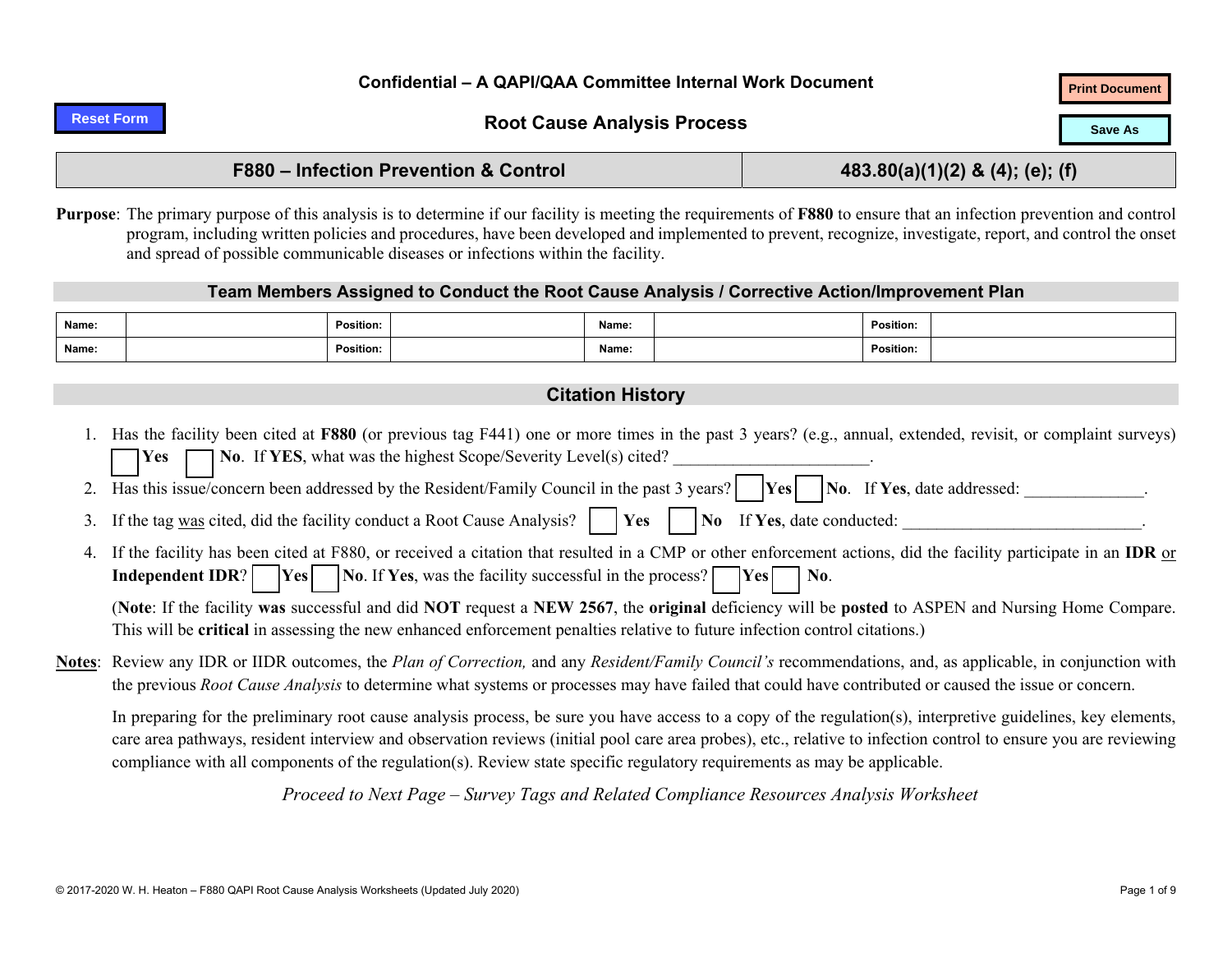*Survey Tags and Related Compliance Resources Analysis Worksheet*

| <b>OLD</b><br>Tag # | <b>NEW</b><br>Tag $#$ | <b>Tag Description</b>                                                                                                                                                                                                  | <b>Review of Related Survey Tags</b><br>The tags listed below have a direct relationship to F880 and<br>should be evaluated to determine if one or more<br>contributed to, or caused, the current issue/concern with<br>F880. Be sure to review any state regulations that may<br>apply as well. Check those you wish to further review.                                                    | <b>Survey Compliance Resources that Reference F880</b><br>Review these survey compliance resources to determine if noncompliance<br>with one or more may have contributed to, or caused, the issue/concern<br>with infection control requirements. Check those you wish to further<br>review.                                                                                                                                                                                                           |
|---------------------|-----------------------|-------------------------------------------------------------------------------------------------------------------------------------------------------------------------------------------------------------------------|---------------------------------------------------------------------------------------------------------------------------------------------------------------------------------------------------------------------------------------------------------------------------------------------------------------------------------------------------------------------------------------------|---------------------------------------------------------------------------------------------------------------------------------------------------------------------------------------------------------------------------------------------------------------------------------------------------------------------------------------------------------------------------------------------------------------------------------------------------------------------------------------------------------|
| F441                | F880                  | Infection Prevention & Control<br>Important Note: Citations at this tag, at a Scope<br>and Severity of D and above, may trigger an<br>Infection Control Focused Survey and result in<br>enhanced enforcement penalties. | $\Box$ F550 – Resident Rights<br>$\Box$ F584 – Safe/Clean/Homelike Environment<br>$\Box$ F603 – Involuntary Seclusion<br>$\Box$ F622 - Transfer/Discharge Requirements<br>$\Box$ F655 – Comprehensive/Baseline Care Plan<br>$\Box$ F661 – Discharge Summary<br>$\Box$ F675 – Quality of Life<br>$\Box$ F690 – Colostomy, Urostomy, Ileostomy Care<br>$\Box$ F725 – Sufficient Nursing Staff | $\Box$ CMS-20053 – Dining Observations (See CE #2)<br>$\Box$ CMS-20054 – Infection Prevention Control and Immunization<br>(See CE #s 1 through 6)<br>$\Box$ COVID-19 Focused Survey for Nursing Homes (05/08/2020)<br>(See CE $#s$ 1 through 6)<br>$\Box$ CMS-20056 – Medication Administration (See CE #5)<br>$\Box$ CMS-20068 – Catheter or UTI (See CE #2)<br>$\Box$ CMS-20071 – Dialysis (See CE #2)<br>$\Box$ CMS-20078 – Pressure Ulcer (See CE #3)<br>$\Box$ CMS-20081 – Respiratory (See CE #2) |
|                     |                       |                                                                                                                                                                                                                         | $\Box$ F726 – Competent Nursing Staff<br>$\Box$ F741 – Competent Staff-Behavioral Needs<br>$\Box$ F755 – Pharmacy Services<br>$\Box$ F801 – Qualified Dietary Staff<br>$\Box$ F838 – Facility Assessment<br>$\Box$ F839 – Staff Qualifications<br>$\Box$ F841 – Responsibilities of Medical Director<br>$\Box$ F867 – QAPI/QAA Activities<br>$\Box$ F881 - Antibiotic Stewardship Program   | $\Box$ CMS-20089 – Med Storage (See Last Page-Other Considerations)<br>$\Box$ CMS-20093 – Tube Feeding (See CE #2)<br>$\Box$ CMS-20125 – B & B Incontinence (See CE #2)<br>$\Box$ Initial Pool Care Area Probes (See Respiratory Infection, UTI, and<br>Infections (Not UTI or Respiratory)<br>□ Review F880 Interpretive Guidelines, Investigative Summary, and<br>Key Elements of Noncompliance<br>$\Box$ SOM Appendix Q (Guidelines for citing Immediate Jeopardy)                                   |

| If you checked any Survey Tags list those you wish to further investigate:                 |  |                      |  |                 |  |  |  |  |
|--------------------------------------------------------------------------------------------|--|----------------------|--|-----------------|--|--|--|--|
| If you checked any Survey Compliance Resources list those you wish to investigate further: |  |                      |  |                 |  |  |  |  |
| <b>Worksheet Completed By:</b>                                                             |  | <b>Job Position:</b> |  | Date Completed: |  |  |  |  |

*Proceed to Section I – Identification of Issue/Concern*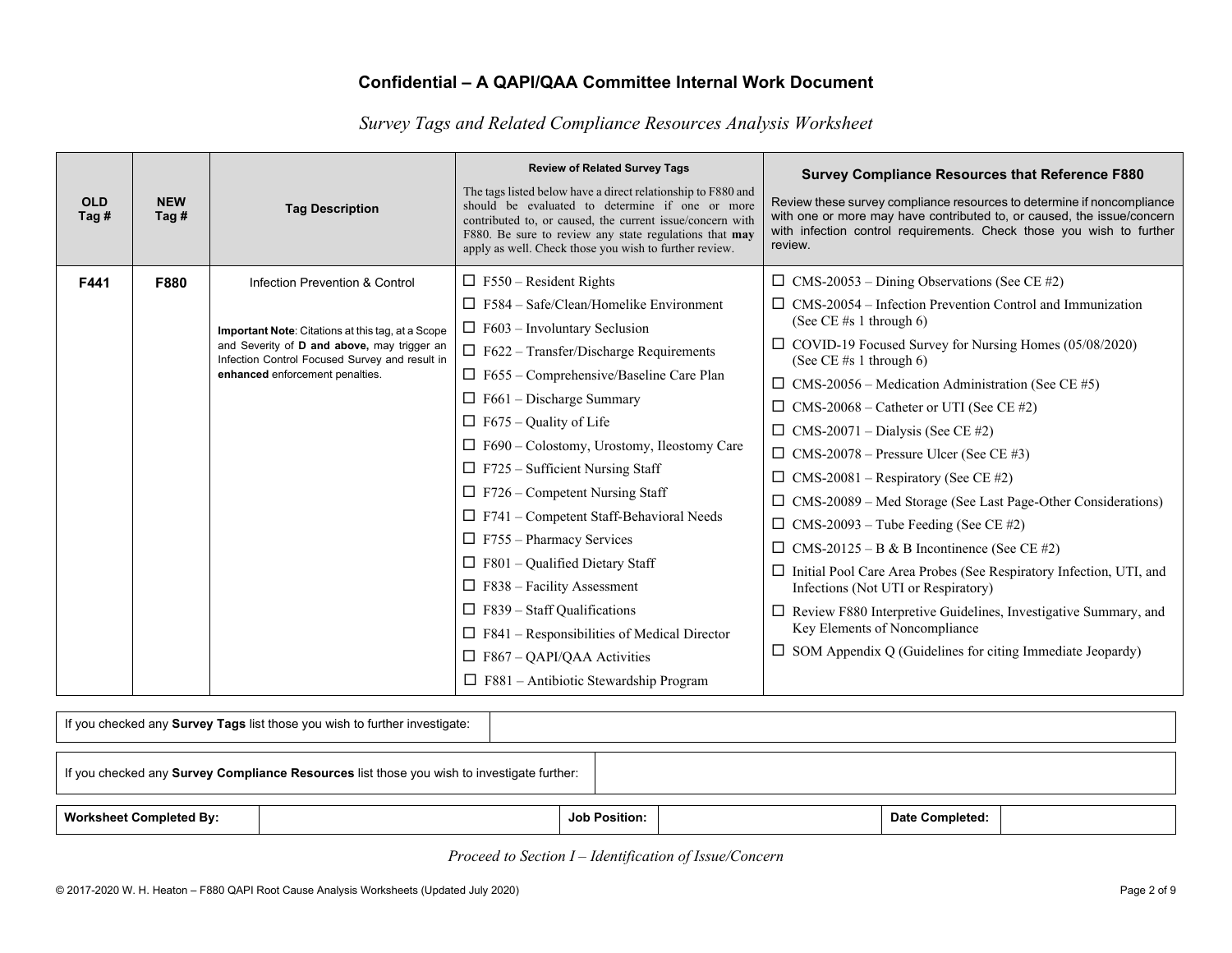### *Regulatory Compliance Worksheet*

Purpose of this analysis: This worksheet has been designed to assist in identifying infection control issues or concerns that may have resulted from noncompliance with F880 regulatory requirements. Information listed below contains a summary of the current infection control regulatory requirements as outlined in the interpretive guidelines. Review these guides to determine if noncompliance with one or more may have caused, or contributed to, the infection control issue or concern you are currently investigating.

| #              | <b>Identified Issue/Concern</b><br><b>Regulatory Requirement Review</b>                                                                                                                                                                                                                                                                      |            |           |                               |  |  |  |
|----------------|----------------------------------------------------------------------------------------------------------------------------------------------------------------------------------------------------------------------------------------------------------------------------------------------------------------------------------------------|------------|-----------|-------------------------------|--|--|--|
|                |                                                                                                                                                                                                                                                                                                                                              | <b>Yes</b> | <b>No</b> | Investigate<br><b>Further</b> |  |  |  |
| $\mathbf{1}$   | The facility has established and implemented an infection prevention and control program (IPCP).                                                                                                                                                                                                                                             |            |           |                               |  |  |  |
| $\overline{2}$ | The results of the facility assessment, as applicable, is used to establish and update the infection prevention and control program, its policies<br>and/or protocols to include a system for preventing, identifying, reporting, investigating, and controlling infections and communicable diseases for<br>residents, staff, and visitors. |            |           |                               |  |  |  |
| 3              | The facility has developed and implemented written policies and procedures governing its infection prevention and control program.                                                                                                                                                                                                           |            |           |                               |  |  |  |
| 4              | The facility has a surveillance system that establishes routine, ongoing, and systematic collection, analysis, interpretation, and dissemination of<br>surveillance data to identify infections, infection risks, communicable disease outbreaks, and to maintain or improve resident health status.                                         |            |           |                               |  |  |  |
| 5              | The facility has written policies and procedures for its system of surveillance data that identifies communicable diseases or infections before they<br>spread.                                                                                                                                                                              |            |           |                               |  |  |  |
| 6              | The facility's established hand hygiene practices and use of PPE are followed by staff, residents, visitors, consultants, vendors, and others who<br>may have direct contact with residents.                                                                                                                                                 |            |           |                               |  |  |  |
| $\overline{7}$ | The facility has written protocols and processes in place relative to the prevention and control of transmission of infections.                                                                                                                                                                                                              |            |           |                               |  |  |  |
| 8              | The facility has written Standard Isolation Precautions and they are followed by all personnel who have contact with residents.                                                                                                                                                                                                              |            |           |                               |  |  |  |
| 9              | The facility has written Transmission-Based Precautions and they are followed by all personnel when a resident develops signs and symptoms of<br>a transmissible infection.                                                                                                                                                                  |            |           |                               |  |  |  |
| 10             | The facility has written protocols and processes in place for medical device safety (e.g., point of care testing, finger stick devices, blood glucose<br>meters, safe medication administration, accessing vascular devices, etc.)                                                                                                           |            |           |                               |  |  |  |
| 11             | The facility has written policies and procedures for recording infection prevention and control program incidents and the corrective actions taken.                                                                                                                                                                                          |            |           |                               |  |  |  |
| 12             | The facility has written policies and procedures governing the handling, storing, processing, and transporting of laundry and linen.                                                                                                                                                                                                         |            |           |                               |  |  |  |
| 13             | The facility has written policies and documentation that supports the annual review of its infection prevention and control program's standards,<br>policies and procedures.                                                                                                                                                                 |            |           |                               |  |  |  |
| 14             | Other:                                                                                                                                                                                                                                                                                                                                       |            |           |                               |  |  |  |

*Proceed to Section I – Identification of Issue/Concern*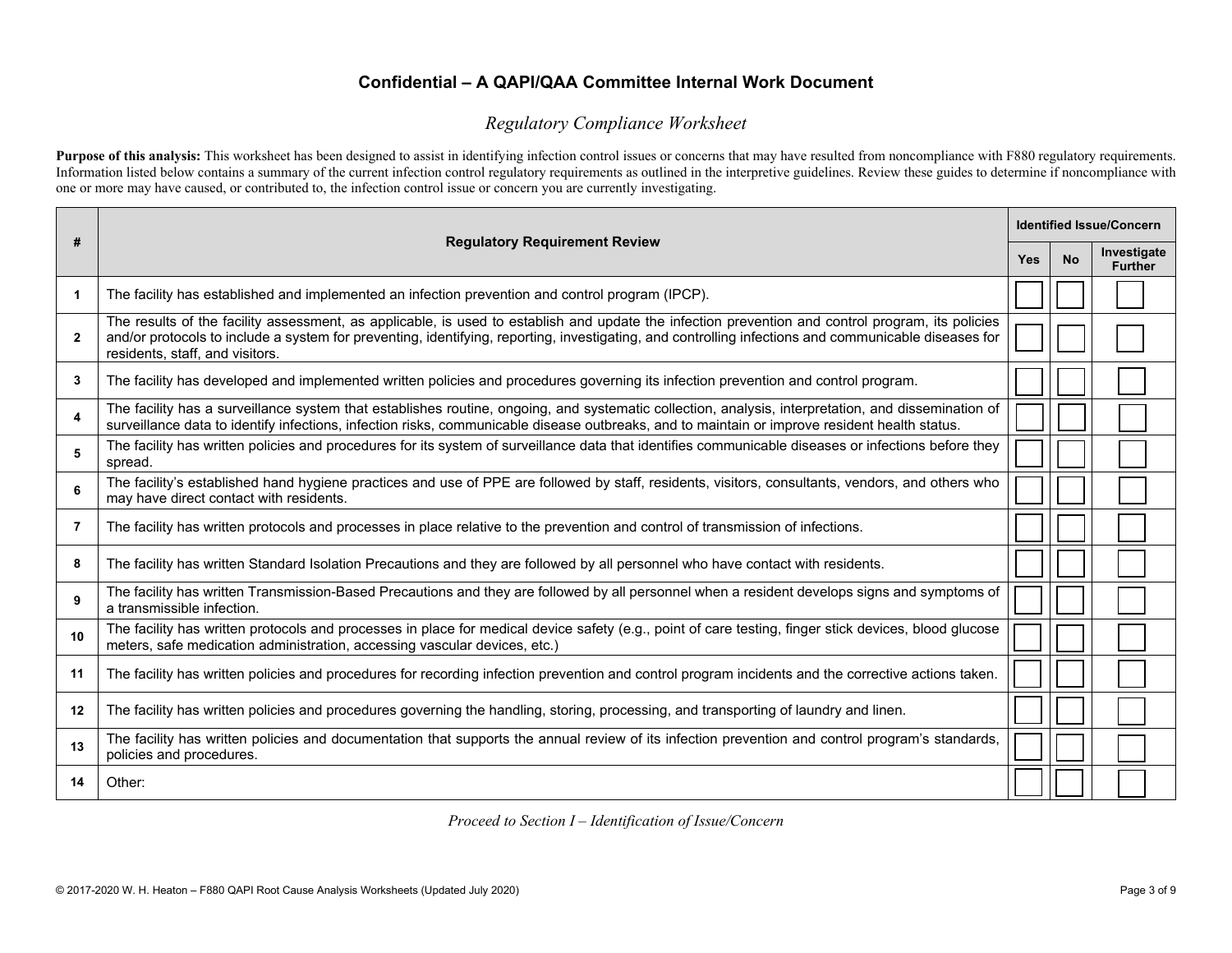### **Section I – Identification of Issues/Concerns**

|                | <b>Preliminary Findings</b>     |                                                                                                                                                                                                              |                                                                                              |                                                         |            |                                                                                                                         |     |                       |  |
|----------------|---------------------------------|--------------------------------------------------------------------------------------------------------------------------------------------------------------------------------------------------------------|----------------------------------------------------------------------------------------------|---------------------------------------------------------|------------|-------------------------------------------------------------------------------------------------------------------------|-----|-----------------------|--|
| Item<br>#      | Applicable<br><b>Survey Tag</b> | Using the information contained in the Survey Tags and Related<br>Compliance Resources Analysis Worksheet, and the Regulatory<br>Compliance Worksheet, briefly describe any identified issues or<br>concerns |                                                                                              | <b>Resolved Without</b><br><b>QAPI/QAA Intervention</b> |            | Proceed With QAPI/QAA<br><b>Review</b><br>If YES, Complete Sections II - IV<br>of the Root Cause Analysis<br>Worksheets |     | <b>Comments</b>       |  |
|                |                                 |                                                                                                                                                                                                              |                                                                                              |                                                         | <b>Yes</b> | Date                                                                                                                    | Yes | <b>Date Assigned</b>  |  |
| 1              |                                 |                                                                                                                                                                                                              | Would you consider this $\Box$ An Isolated Event $\Box$ A Pattern $\Box$ Widespread          |                                                         |            |                                                                                                                         |     |                       |  |
| $\overline{2}$ |                                 |                                                                                                                                                                                                              | Would you consider this $\square$ An Isolated Event $\square$ A Pattern $\square$ Widespread |                                                         |            |                                                                                                                         |     |                       |  |
| 3              |                                 |                                                                                                                                                                                                              | Would you consider this $\square$ An Isolated Event $\square$ A Pattern $\square$ Widespread |                                                         |            |                                                                                                                         |     |                       |  |
| 4              |                                 |                                                                                                                                                                                                              | Would you consider this $\square$ An Isolated Event $\square$ A Pattern $\square$ Widespread |                                                         |            |                                                                                                                         |     |                       |  |
| 5              |                                 |                                                                                                                                                                                                              | Would you consider this $\square$ An Isolated Event $\square$ A Pattern $\square$ Widespread |                                                         |            |                                                                                                                         |     |                       |  |
|                | <b>Worksheet Completed By</b>   |                                                                                                                                                                                                              |                                                                                              | <b>Job Position</b>                                     |            |                                                                                                                         |     | <b>Date Completed</b> |  |

Use additional pages as needed.

#### *Proceed to Section II – Identified Issues/Concerns Prioritizing Worksheet*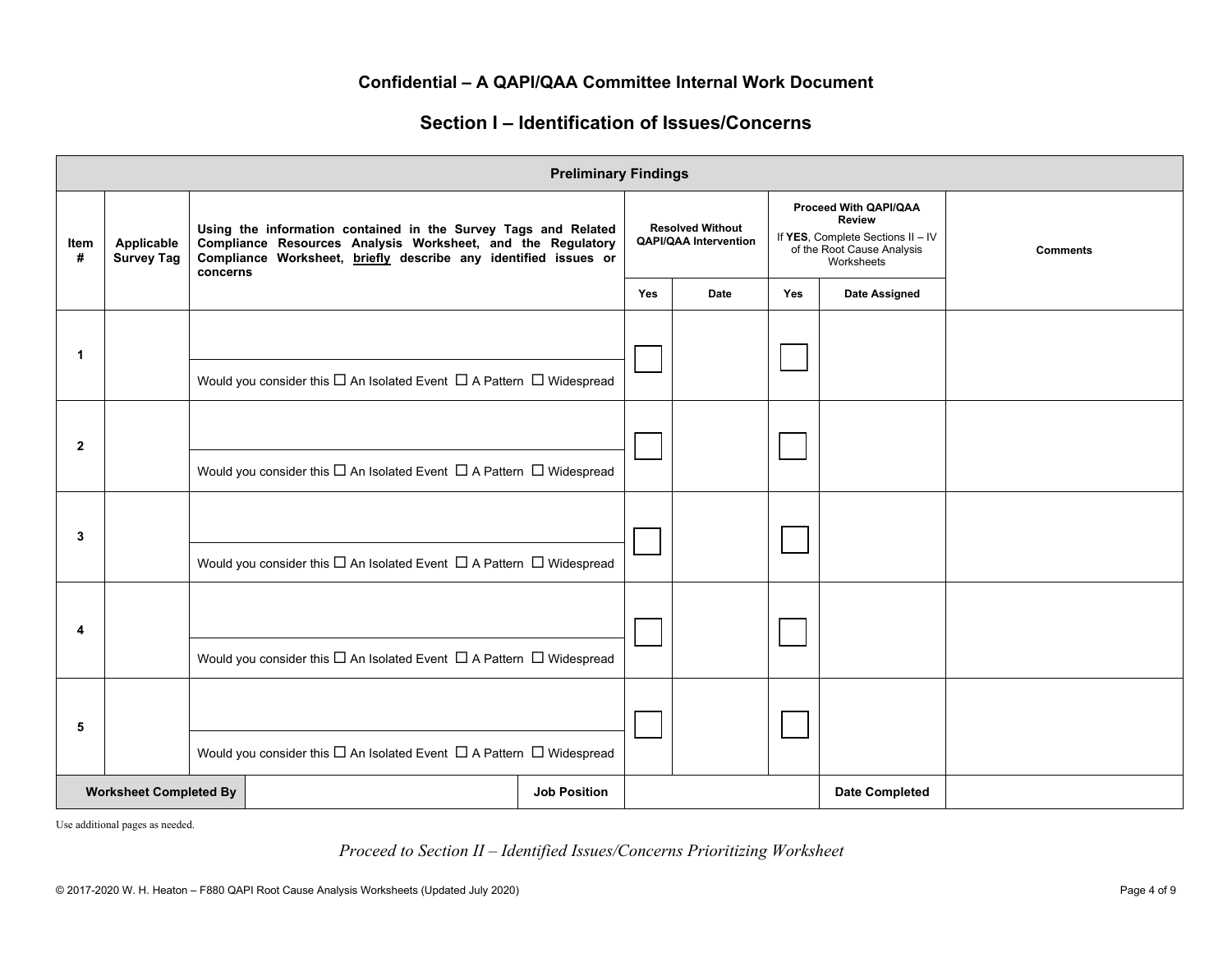## **Section II – Identified Issues/Concerns Prioritizing Worksheet**

**Directions**: This tool has been designed to assist you in **prioritizing** identified issues/concerns. Using the scoring system listed below, list each issue/concern you identified in Section I. Score each column based on a rating from **1** to **5**. (*Note*: This rating is subjective and is meant to be a guide. You may use other scoring systems as you choose to determine issue/concern identification prioritizing.)

| Scoring: | $1 = V$ ery Low | $2 = Low$ | 3 = Medium | $4 = High$ | $\vert$ 5 = Very High |
|----------|-----------------|-----------|------------|------------|-----------------------|
|----------|-----------------|-----------|------------|------------|-----------------------|

ADD the scores across the row and tally in the TOTAL SCORE column (Note: Automatically calculates when using the digital file.) Issues/Concerns with a higher score indicate a higher priority. (Note: When conducting the Root Cause Analysis in Section III, you may discover that resolving issues/concerns with higher priority scores first **may** resolve and prevent the issue/concern from recurring without having to address all identified issues/concerns.)

| ID           | <b>Issue/Concern Identified</b> |            | <b>Total Score</b> |           |                |             |   |
|--------------|---------------------------------|------------|--------------------|-----------|----------------|-------------|---|
| #            |                                 | Prevalence | <b>Risk</b>        | Relevance | Responsiveness | Feasibility |   |
|              |                                 |            |                    |           |                |             | 0 |
| $\mathbf{2}$ |                                 |            |                    |           |                |             | 0 |
| 3            |                                 |            |                    |           |                |             | 0 |
| 4            |                                 |            |                    |           |                |             | 0 |
| 5            |                                 |            |                    |           |                |             | 0 |

#### **Scoring Column Legend:**

| <b>PREVALENCE:</b>     | The frequency at which this issue/concern arises.                                                                     |
|------------------------|-----------------------------------------------------------------------------------------------------------------------|
| RISK:                  | The level to which this issue/concern poses a risk to the well-being of our residents.                                |
| <b>RELEVANCE:</b>      | The extent to which this issue/concern would affect resident quality of life/care.                                    |
| <b>RESPONSIVENESS:</b> | The likelihood of this issue/concern resulting in a concern expressed by the resident/family/representative or staff. |
| <b>FEASIBILITY:</b>    | The likelihood of this issue/concern resulting in a deficiency citation if unresolved.                                |
| <b>TOTAL SCORE:</b>    | The sum of all columns. Higher scores indicate a high priority.                                                       |

| n Worksheet Completed By:<br><b>Issue/Concern</b> | <b>Job Position:</b> | Completed:<br>Date 1 |  |
|---------------------------------------------------|----------------------|----------------------|--|
|---------------------------------------------------|----------------------|----------------------|--|

*Next, Complete Section III – Root Cause Analysis Worksheet*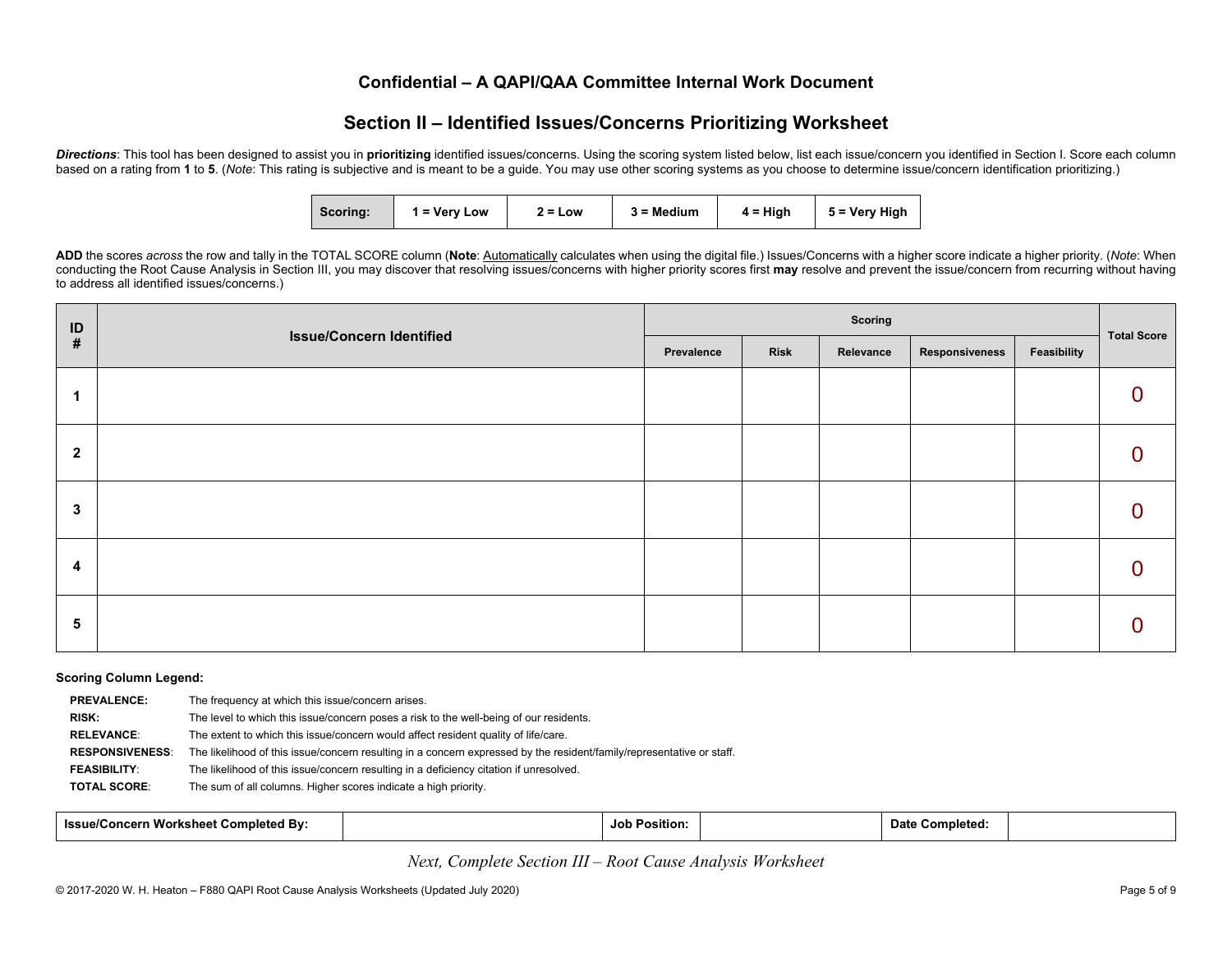#### **Section III – Root Cause Analysis Worksheet – Page 1 of 3**

From the information recorded in the *Issues/Concerns Prioritizing Worksheet* in Section II, conduct your root cause analysis. **NOTE**: Address only one (1) issue/concern at a time on this worksheet. If multiple issues/concerns were identified, use a separate worksheet for each issue/concern.

| #  | <b>Identified Issue/Concern</b>                                                                                                                                                                                                                                                                                                            | Recommended Corrective Action/Improvement Plan                                                                                                                                                            | <b>Assigned To</b>                                                                                                                                                                                                                                                                               | <b>Projected Date of</b><br><b>Completion</b> |  |  |
|----|--------------------------------------------------------------------------------------------------------------------------------------------------------------------------------------------------------------------------------------------------------------------------------------------------------------------------------------------|-----------------------------------------------------------------------------------------------------------------------------------------------------------------------------------------------------------|--------------------------------------------------------------------------------------------------------------------------------------------------------------------------------------------------------------------------------------------------------------------------------------------------|-----------------------------------------------|--|--|
|    |                                                                                                                                                                                                                                                                                                                                            |                                                                                                                                                                                                           |                                                                                                                                                                                                                                                                                                  |                                               |  |  |
|    | Note: If the facility has been cited at F880 in the past 24 months,<br>compare the citation data and plan of correction to the issue/concern<br>listed above to determine if like or simar issues/concerns exists, and/or<br>are still recurring, that may have contributed to, or caused, the current<br>infection control issue/concern. | 2567 Review Findings:                                                                                                                                                                                     |                                                                                                                                                                                                                                                                                                  |                                               |  |  |
|    |                                                                                                                                                                                                                                                                                                                                            | Probes to Consider in Identifying the Root Cause of the Issue/Concern                                                                                                                                     |                                                                                                                                                                                                                                                                                                  |                                               |  |  |
| 1. | Which systems or processes do you think contributed to the current<br>issue/concern? Check all that apply.                                                                                                                                                                                                                                 | $\Box$<br>Human Factors (e.g., communication, training, distraction, bias, culture, attitude, competency, staffing, etc.)                                                                                 |                                                                                                                                                                                                                                                                                                  |                                               |  |  |
|    |                                                                                                                                                                                                                                                                                                                                            | ப                                                                                                                                                                                                         | Rules, Policies, Procedures (e.g., an issue/concern with current policies or procedures; staff not<br>following/knowledgeable of policies; no policies or procedures in place to address the issue/concern, etc.)                                                                                |                                               |  |  |
|    |                                                                                                                                                                                                                                                                                                                                            | $\Box$<br>Barriers (e.g., budget, financial, equipment, etc.)                                                                                                                                             | $\Box$ No system or process issues/concerns identified.                                                                                                                                                                                                                                          |                                               |  |  |
| 2. | Has the facility been cited for any of these tags within the past 24-months?<br>□ F550 □ F584 □ F603 □ F622 □ F655 □ F661 □ F675<br>口F690 口F725 口F726 口F741 口F755 口F801 口F838<br>□ F839 □ F841 □ F867 □ F881 □ F945<br>Highest Scope & Severity Level Cited: ____.<br>$\Box$ None Cited.                                                   |                                                                                                                                                                                                           | If YES, was an investigation conducted to determine if cited tag(s) may have been the cause of, or contributed to,<br>current issues/concerns relative to infection prevention and control? $\Box$ Yes $\Box$ No<br>If issues/concerns were identified, what corrective action(s) will be taken? |                                               |  |  |
| 3. | Has this identified issue/concern been addressed through the Facility<br>Assessment process to determine if resources or staffing levels<br>competencies could have been a contributing factor? $\Box$ Yes $\Box$ No.<br>If No. Why?                                                                                                       | If YES, were there any issues/concerns identified? $\Box$ Yes $\Box$ No. If YES, what corrective action(s) will be taken?                                                                                 |                                                                                                                                                                                                                                                                                                  |                                               |  |  |
| 4. | Was a review of Survey Compliance Resources (as listed on page 2)<br>conducted to determine if noncompliance with one or more may have<br>contributed to, or caused, the current infection control issue/concern.<br>$\Box$ Yes $\Box$ No. If No, why?                                                                                     | If YES, list the resources reviewed and indicate if any infection prevention and control issues/concerns were identified<br>and addressed?                                                                |                                                                                                                                                                                                                                                                                                  |                                               |  |  |
|    |                                                                                                                                                                                                                                                                                                                                            | If a review of these items were not conducted, could that have been a contributing factor, or cause, of this infection<br>control issue/concern? $\Box$ Yes $\Box$ No. If Yes, how will that be resolved? |                                                                                                                                                                                                                                                                                                  |                                               |  |  |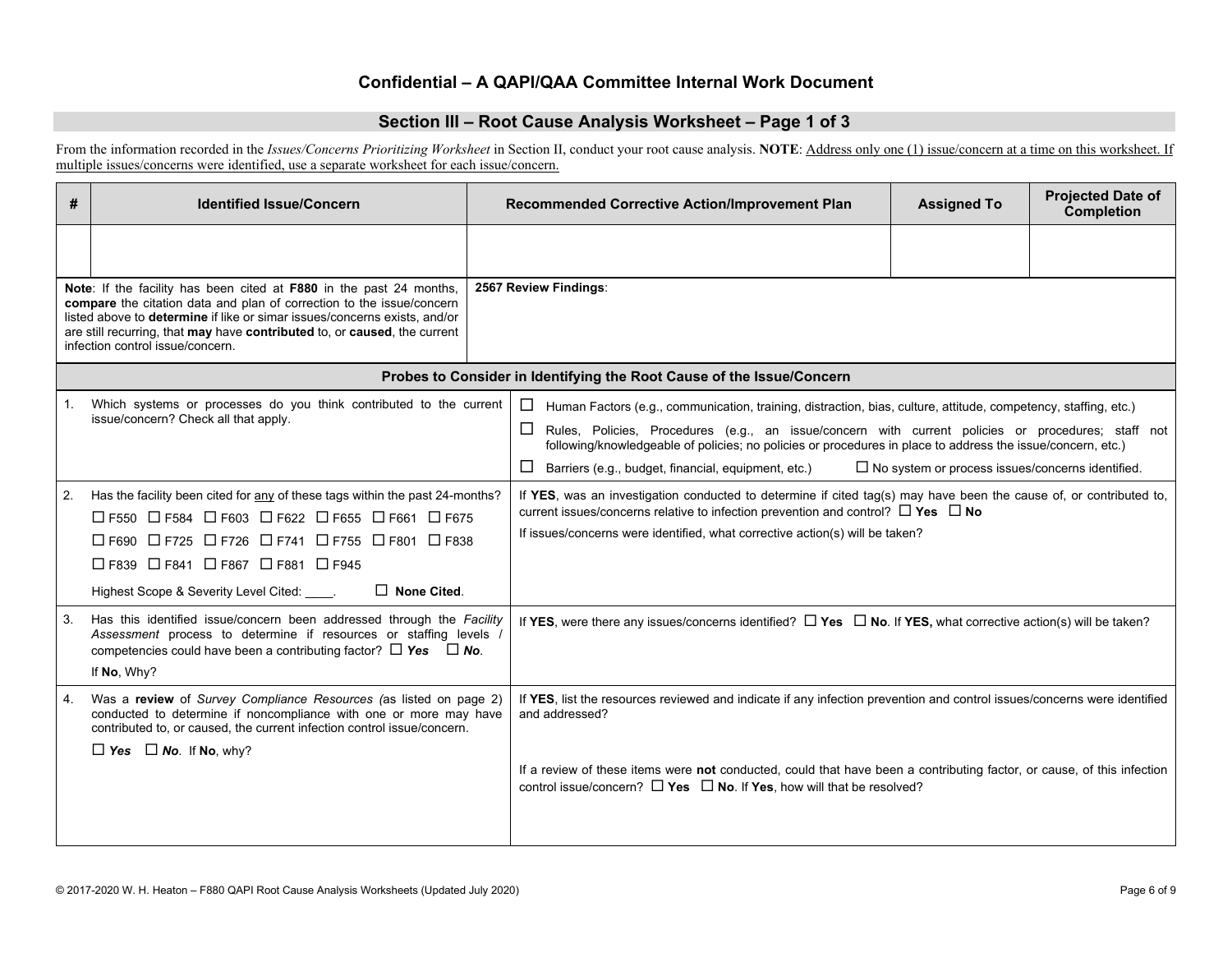### **Section III – Root Cause Analysis Worksheet – Page 2 of 3**

| 5 <sub>1</sub> | Are staff knowledgeable of and implementing the regulations and guidelines governing<br>infection prevention and control? $\Box$ Yes $\Box$ No.<br>Note: What criteria was used to make this determination (e.g., Competency Exams,<br>Inservice Training, etc.)?                               |                      | If staff are not knowledgeable of or implementing the regulations and guidelines governing infection<br>prevention and control, could that be a contributing factor, or cause, for this issue/concern?<br>$\Box$ Yes $\Box$ No If YES, how will that be resolved?        |                                                          |  |                                                                                                                                                                                                                                                                                                                                                                                                                |  |  |
|----------------|-------------------------------------------------------------------------------------------------------------------------------------------------------------------------------------------------------------------------------------------------------------------------------------------------|----------------------|--------------------------------------------------------------------------------------------------------------------------------------------------------------------------------------------------------------------------------------------------------------------------|----------------------------------------------------------|--|----------------------------------------------------------------------------------------------------------------------------------------------------------------------------------------------------------------------------------------------------------------------------------------------------------------------------------------------------------------------------------------------------------------|--|--|
| 6.             | Are staff knowledgeable of and following the facility's policies and procedures governing<br>infection prevention and control? $\Box$ Yes $\Box$ No.<br><b>Note:</b> What criteria was used to make this determination (e.g., Competency Exams,<br>Inservice Training, etc.)?<br>Comments:      |                      |                                                                                                                                                                                                                                                                          | $\Box$ Yes $\Box$ No. If YES, how will that be resolved? |  | If staff are not knowledgeable of, or they are not following the facility's infection prevention and<br>control policies and procedures, could that be a contributing factor, or cause, for this issue/concern?<br>Was a review of the policies and procedures made to determine if they addressed any<br>issues/concerns identified in this root cause analysis? If YES, what corrective action will be made? |  |  |
|                | Have staff participated in the facility's F880 Infection Prevention and Control Inservice<br>Training Program relative to this issue/concern?<br>Comments:                                                                                                                                      |                      | $\Box$ No. If No, Why?<br>$\Box$ Yes<br>Has a training date been scheduled? If so, indicate date:<br>What system or processes will be used to measure the success of the training program?                                                                               |                                                          |  |                                                                                                                                                                                                                                                                                                                                                                                                                |  |  |
| 8.             | Did facility management and/or the QAPI/QAA committee provide input on what corrective<br>measures or initiatives should be considered in resolving this current issue/concern?<br>If management and/or the QAPI/QAA Committee participated, describe their involvement<br>and recommendations: |                      | $\Box$ Yes                                                                                                                                                                                                                                                               |                                                          |  | $\Box$ No. If NO, was management and/or the QAPI/QAA Committee aware of the current<br>infection prevention and control issues/concerns? $\Box$ Yes $\Box$ No. If No, why?                                                                                                                                                                                                                                     |  |  |
| 9.             | Were staff, residents, their representative, or family members, who were involved in this<br>current issue/concern, informed of, and/or invited to participate in, the corrective action /<br>improvement plan(s) that were developed and implemented?                                          |                      | $\Box$ Yes<br>$\Box$ No. If No, Why?                                                                                                                                                                                                                                     |                                                          |  |                                                                                                                                                                                                                                                                                                                                                                                                                |  |  |
|                | 10. Was this corrective action plan reviewed with all staff, facility management, residents,<br>representatives, etc.? $\Box$ Yes $\Box$ No.<br>If NO, why?                                                                                                                                     |                      | If YES, how was this accomplished? (check all that apply)<br>□ Orientation/In-Service Training □ Newsletters □ Posters □ Bulletin Boards<br>$\Box$ Staff Meetings<br>$\Box$ Policy Review<br>□ Board Meetings □ IDT Meetings □ Resident/Family Council Meeting<br>$\Box$ |                                                          |  |                                                                                                                                                                                                                                                                                                                                                                                                                |  |  |
|                | <b>Completed By:</b>                                                                                                                                                                                                                                                                            | <b>Job Position:</b> |                                                                                                                                                                                                                                                                          | Date Started:                                            |  | Date Completed:                                                                                                                                                                                                                                                                                                                                                                                                |  |  |

*See Next Page for QAPI/QAA Committee Root Cause Analysis Notes*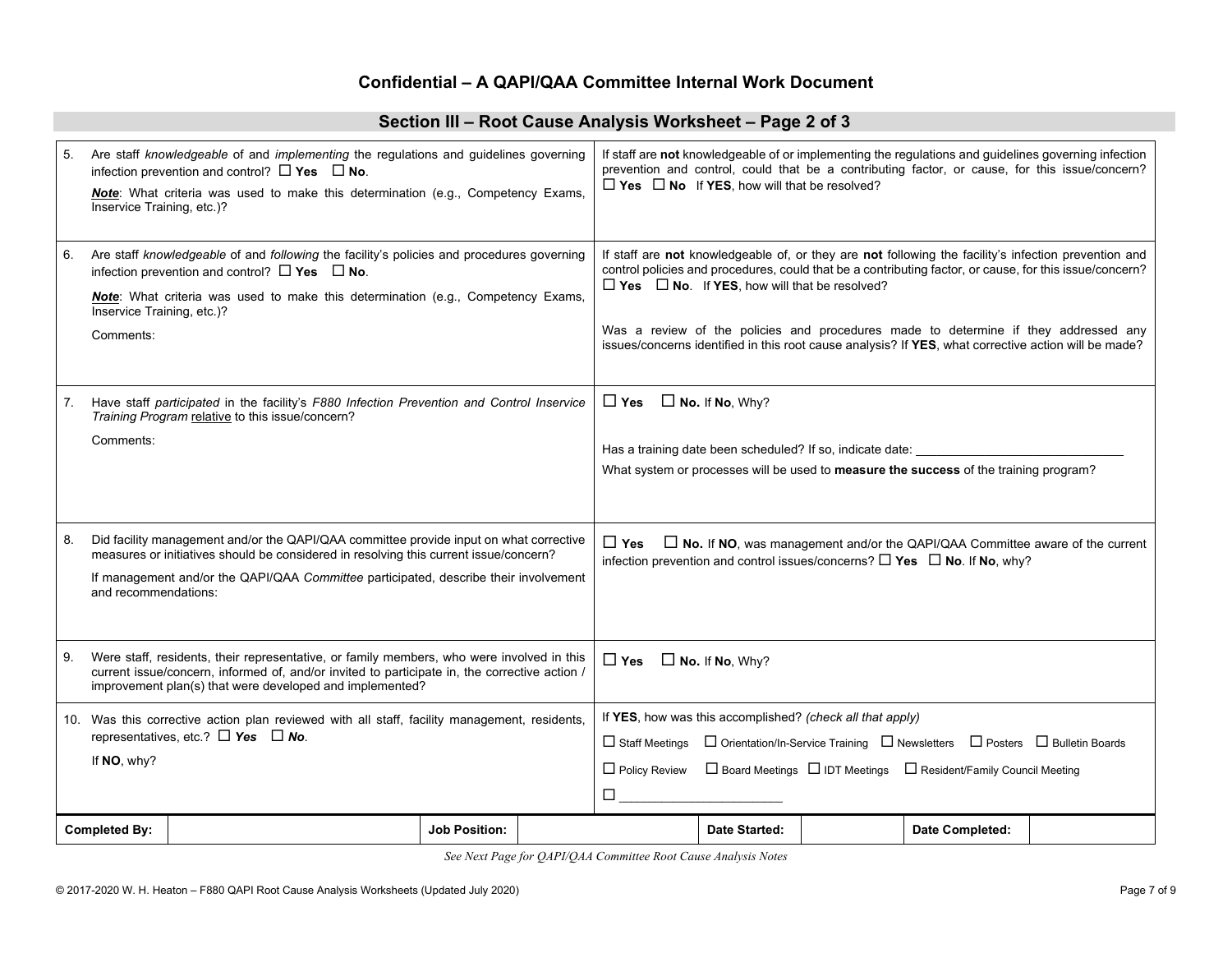#### **Section III – QAPI/QAA Committee Root Cause Analysis Notes – Page 3 of 3**

Use this page to record any additional comments, findings, compliance issues, recommendation, etc., that may be useful in developing and implementing corrective action plans.

| Date | Description of Findings, Recommendations, Action Taken, Dates, etc. | <b>Entered By</b> |
|------|---------------------------------------------------------------------|-------------------|
|      |                                                                     |                   |
|      |                                                                     |                   |
|      |                                                                     |                   |
|      |                                                                     |                   |
|      |                                                                     |                   |
|      |                                                                     |                   |
|      |                                                                     |                   |
|      |                                                                     |                   |
|      |                                                                     |                   |
|      |                                                                     |                   |
|      |                                                                     |                   |
|      |                                                                     |                   |
|      |                                                                     |                   |

*See Next Page for Corrective Action Plan Follow-Up Worksheet*